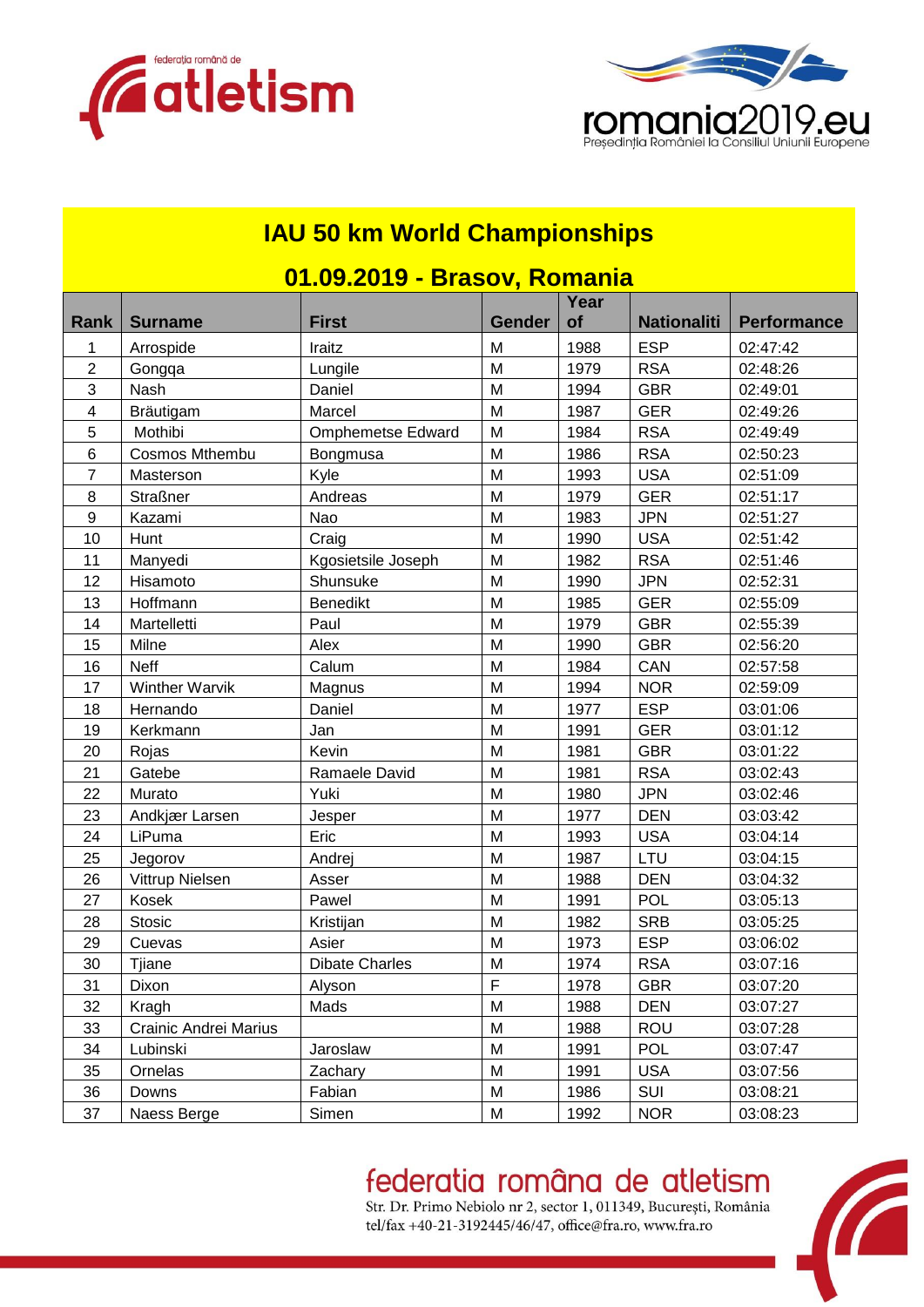



# **romaniei la Consiliul Uniunii Europene**

| 38 | Freudenburg     | Zachary       | M            | 1978 | <b>NED</b> | 03:08:26 |
|----|-----------------|---------------|--------------|------|------------|----------|
| 39 | Roy-Baillargeon | Olivier       | M            | 1986 | CAN        | 03:08:40 |
| 40 | Sachdev         | Sanjay        | M            | 1982 | CAN        | 03:09:03 |
| 41 | Davies          | Helen         | F            | 1979 | <b>GBR</b> | 03:09:16 |
| 42 | Marouschek      | Markus        | M            | 1988 | <b>AUT</b> | 03:12:14 |
| 43 | Eremka          | Libor         | M            | 1988 | <b>CZE</b> | 03:12:37 |
| 44 | Panchenko       | Ihor          | M            | 1996 | <b>UKR</b> | 03:14:43 |
| 45 | Perez           | Alicia        | F            | 1990 | <b>ESP</b> | 03:15:09 |
| 46 | Zakis           | Raivis        | M            | 1980 | LAT        | 03:16:06 |
| 47 | Svajda          | Gabriel       | M            | 1984 | <b>SVK</b> | 03:17:22 |
| 48 | Stelmach        | Dominika      | F            | 1982 | POL        | 03:17:27 |
| 49 | Dajevic         | Milos         | M            | 1983 | <b>SRB</b> | 03:18:28 |
| 50 | Olsen           | Courtney      | F            | 1987 | <b>USA</b> | 03:19:23 |
| 51 | Northern        | Elizabeth     | F            | 1987 | <b>USA</b> | 03:19:24 |
| 52 | Holovnytskyy    | Oleksandr     | M            | 1975 | <b>UKR</b> | 03:19:36 |
| 53 | Jennings        | Caitriona     | F            | 1980 | <b>IRL</b> | 03:19:50 |
| 54 | Mockovciak      | Marek         | M            | 1978 | <b>SVK</b> | 03:20:20 |
| 55 | Michl           | Wolfgang      | M            | 1982 | <b>AUT</b> | 03:20:27 |
| 56 | Urach           | Sandra        | F            | 1976 | <b>AUT</b> | 03:20:42 |
| 57 | Gorgan          | Claudiu       | M            | 1990 | <b>ROU</b> | 03:20:47 |
| 58 | Sabic           | Amir          | M            | 1988 | <b>BIH</b> | 03:21:54 |
| 59 | <b>Briscoe</b>  | Julie         | F            | 1976 | <b>GBR</b> | 03:22:57 |
| 60 | Su              | Chih-Pin      | M            | 1977 | <b>TPE</b> | 03:23:11 |
| 61 | Videcký         | Jan           | M            | 1985 | <b>CZE</b> | 03:23:35 |
| 62 | Balan           | Nicolae       | M            | 1985 | <b>ROU</b> | 03:23:57 |
| 63 | Seitkalijev     | Ruslan        | M            | 1987 | LTU        | 03:24:11 |
| 64 | Veltri          | Caroline      | F            | 1990 | <b>USA</b> | 03:24:31 |
| 65 | Freitag         | Karin         | $\mathsf{F}$ | 1980 | <b>AUT</b> | 03:24:43 |
| 66 | Oldroyd         | Hannah        | F            | 1987 | <b>GBR</b> | 03:26:00 |
| 67 | Fujisawa        | Mai           | $\mathsf{F}$ | 1974 | <b>JPN</b> | 03:26:25 |
| 68 | Alder-Baerens   | Nele          | F            | 1978 | <b>GER</b> | 03:26:46 |
| 69 | Cummings        | Sarah         | F            | 1989 | <b>USA</b> | 03:27:45 |
| 70 | Merrbach        | Frank         | M            | 1983 | <b>GER</b> | 03:27:48 |
| 71 | Sacara          | Marian Mircea | M            | 1974 | ROU        | 03:28:03 |
| 72 | Todoran         | Paula Claudia | $\mathsf F$  | 1985 | <b>ROU</b> | 03:28:08 |
| 73 | Schumi          | <b>Bruno</b>  | M            | 1984 | <b>AUT</b> | 03:28:25 |
| 74 | Mac Lean        | Yolande       | F            | 1978 | <b>RSA</b> | 03:28:47 |
| 75 | Ternavasio      | Nicolas       | M            | 1983 | ARG        | 03:29:31 |
| 76 | Kaulinaitė      | Neringa       | F            | 1983 | LTU        | 03:29:37 |
| 77 | Koyanagi        | Yuka          | $\mathsf{F}$ | 1973 | <b>JPN</b> | 03:30:18 |
| 78 | Nimmock         | Danielle      | $\mathsf F$  | 1990 | <b>GBR</b> | 03:30:22 |
| 79 | Nalic           | Mirza         | M            | 1980 | BIH        | 03:30:22 |
| 80 | Papic           | Niksa         | M            | 1984 | <b>SRB</b> | 03:31:27 |
| 81 | Schokker        | Hinke         | $\mathsf F$  | 1983 | <b>NED</b> | 03:31:35 |
| 82 | Yanko           | Devon         | $\mathsf F$  | 1982 | <b>USA</b> | 03:32:01 |
| 83 | <b>Dreßler</b>  | Almut         | $\mathsf F$  | 1990 | <b>GER</b> | 03:32:12 |
| 84 | Zuzánková       | Tereza        | F            | 1986 | <b>CZE</b> | 03:33:34 |

### federatia româna de atletism

Str. Dr. Primo Nebiolo nr 2, sector 1, 011349, București, România tel/fax +40-21-3192445/46/47, office@fra.ro, www.fra.ro

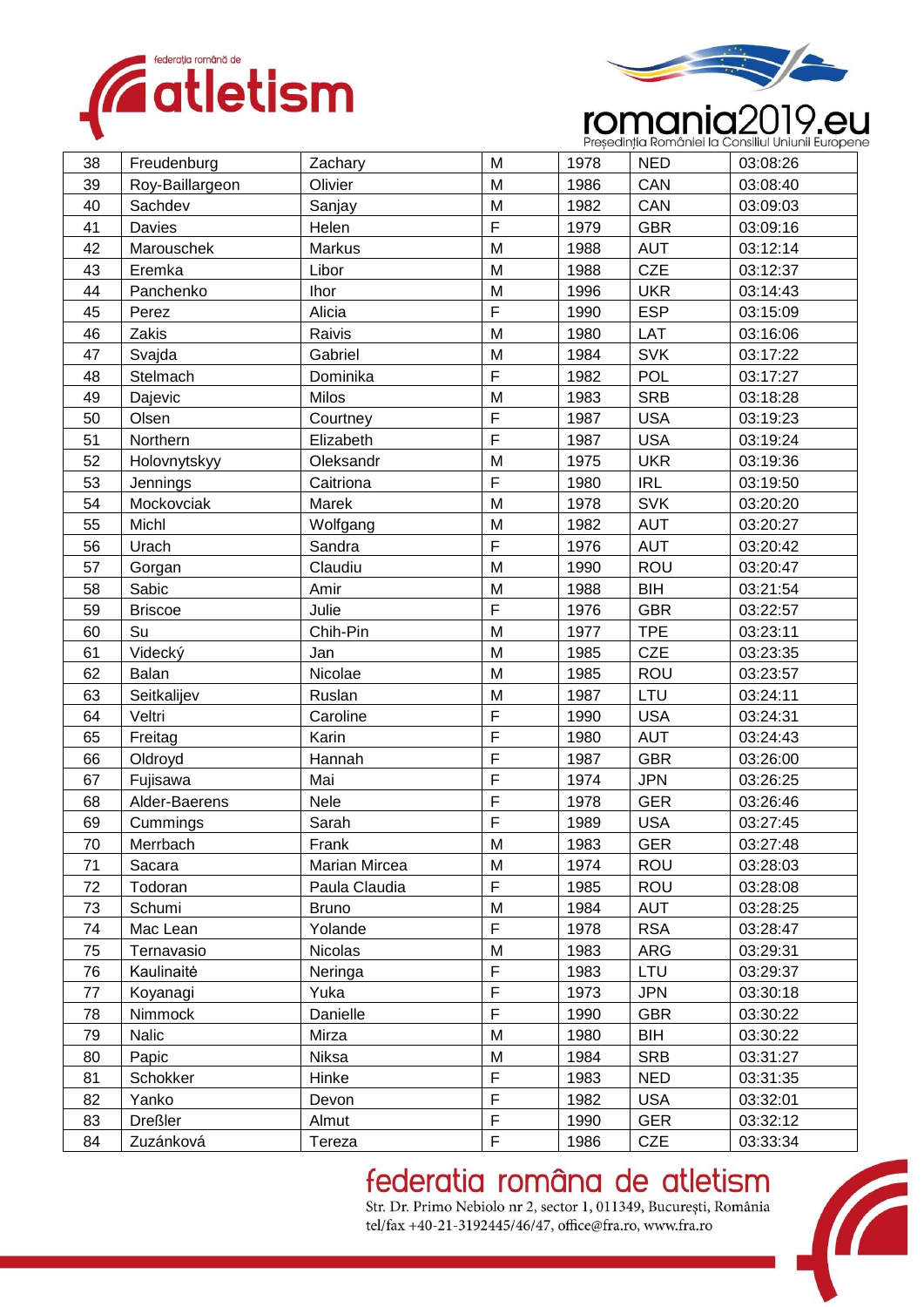



# **romaniei la Consiliul Uniunii Europene**

| 85  | Tichy                      | Peter                   | M              | 1969 | <b>SVK</b> | 03:34:28 |
|-----|----------------------------|-------------------------|----------------|------|------------|----------|
| 86  | Bendl-Tschiedel            | Carola                  | $\mathsf F$    | 1976 | <b>AUT</b> | 03:34:33 |
| 87  | De Vries                   | <b>Bertine</b>          | $\mathsf{F}$   | 1980 | <b>NED</b> | 03:35:44 |
| 88  | Peterson                   | Courtney                | $\mathsf{F}$   | 1991 | <b>USA</b> | 03:35:45 |
| 89  | Malezhyk                   | Dmytro                  | M              | 1985 | <b>UKR</b> | 03:36:41 |
| 90  | Pazda-Pozorska             | Małgorzata              | $\overline{F}$ | 1982 | <b>POL</b> | 03:37:04 |
| 91  | Royer                      | Catherine               | $\overline{F}$ | 1983 | CAN        | 03:37:08 |
| 92  | <b>Bogina</b>              | Austin                  | M              | 1993 | <b>USA</b> | 03:38:07 |
| 93  | Vallejos                   | Leandro                 | M              | 1988 | <b>ARG</b> | 03:38:13 |
| 94  | Palmer                     | Clare                   | F              | 1974 | <b>AUS</b> | 03:39:25 |
| 95  | Popa George Cosmin         |                         | M              | 1996 | <b>ROU</b> | 03:40:43 |
| 96  | Pohlod                     | Katarina                | F              | 1988 | <b>SRB</b> | 03:40:47 |
| 97  | Ciortan                    | Nicoleta                | $\overline{F}$ | 1976 | <b>ROU</b> | 03:42:19 |
| 98  | Ziuman                     | Serhii                  | M              | 1986 | <b>UKR</b> | 03:43:06 |
| 99  | Yang                       | Chiao-Chu               | $\mathsf F$    | 1982 | <b>TPE</b> | 03:43:11 |
| 100 | Amaya                      | Leandro                 | M              | 1981 | ARG        | 03:44:12 |
| 101 | Mfunzi                     | Ntombesintu             | $\mathsf F$    | 1981 | <b>RSA</b> | 03:44:23 |
| 102 | Pfäffle                    | Malin                   | $\mathsf{F}$   | 1979 | <b>GER</b> | 03:44:35 |
| 103 | Abdakovic                  | Mirsad                  | M              | 1974 | BIH        | 03:44:48 |
| 104 | Venskaitytė                | Eurelija                | $\overline{F}$ | 1981 | LTU        | 03:44:50 |
| 105 | Maxwell                    | <b>Tanith Gaelene</b>   | $\mathsf{F}$   | 1976 | <b>RSA</b> | 03:45:32 |
| 106 | Niedereder                 | Elisabeth               | $\mathsf{F}$   | 1985 | <b>AUT</b> | 03:45:41 |
| 107 | Mbuthuma                   | <b>Fikile Fundisiwe</b> | $\mathsf F$    | 1980 | <b>RSA</b> | 03:47:15 |
| 108 | Jovicic                    | Dalibor                 | M              | 1975 | <b>BIH</b> | 03:48:23 |
| 109 | Lundgren Eriksen           | <b>Bouchra</b>          | $\mathsf{F}$   | 1976 | <b>DEN</b> | 03:48:26 |
| 110 | <b>Blak Petersen</b>       | Helle                   | $\mathsf{F}$   | 1975 | <b>DEN</b> | 03:48:26 |
| 111 | Viktorov                   | Oleksandr               | M              | 1990 | <b>UKR</b> | 03:49:59 |
| 112 | Tichon                     | Larissa                 | $\mathsf F$    | 1990 | <b>AUS</b> | 03:50:37 |
| 113 | Janik                      | Paulina                 | $\mathsf{F}$   | 1985 | <b>POL</b> | 03:51:06 |
| 114 | <b>Skak</b>                | Louise                  | $\mathsf F$    | 1976 | <b>DEN</b> | 03:51:58 |
| 115 | Kærsgaard Laursen          | Heine                   | M              | 1967 | <b>DEN</b> | 03:51:59 |
| 116 | Katiushcheva               | Kateryna                | F              | 1987 | <b>UKR</b> | 03:52:31 |
| 117 | <b>Brits</b>               | Salome                  | F              | 1975 | <b>RSA</b> | 03:53:04 |
| 118 | Trklja                     | Nora                    | $\mathsf F$    | 1989 | <b>SRB</b> | 03:53:28 |
| 119 | <b>Bursac</b>              | Biljana                 | $\mathsf F$    | 1985 | <b>SRB</b> | 03:53:28 |
| 120 | Hinnerth                   | Maria                   | $\mathsf F$    | 1984 | <b>AUT</b> | 03:53:57 |
| 121 | Sindelek                   | Daniel                  | M              | 1965 | CZE        | 03:54:37 |
| 122 | Ernesto Germán Silva Muñoz |                         | M              | 1979 | <b>URU</b> | 03:56:49 |
| 123 | Terzic                     | Hanifa                  | $\mathsf F$    | 1982 | BIH        | 04:04:25 |
| 124 | Borup Jehs Nissen          | Helle                   | $\mathsf F$    | 1969 | <b>DEN</b> | 04:05:06 |
| 125 | <b>Dudels</b>              | Andris                  | M              | 1963 | LAT        | 04:05:32 |
| 126 | Kuo                        | Chi-Hsiang              | M              | 1987 | <b>TPE</b> | 04:05:42 |
| 127 | Sesto                      | Valeria                 | $\mathsf F$    | 1972 | ARG        | 04:06:59 |
| 128 | Zimarina                   | Viktotiia               | $\mathsf F$    | 1979 | <b>UKR</b> | 04:09:44 |
| 129 | Chen                       | Hsiu-China              | F              | 1973 | <b>TPE</b> | 04:15:39 |

### federatia româna de atletism